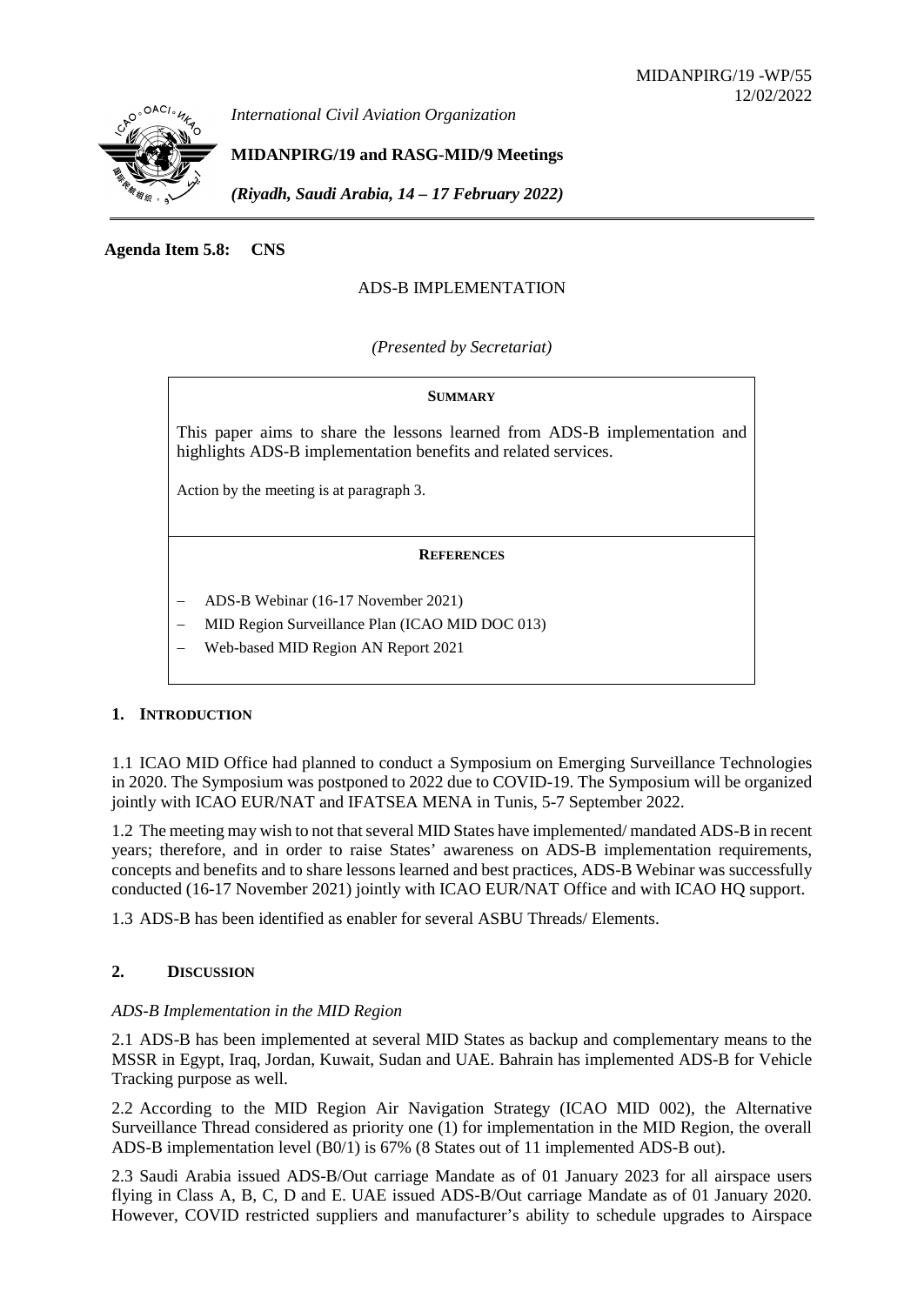users' fleet so some Operators were unable to meet deadline, therefore, UAE delayed the ADS-B mandate to 2 December 2021 (Ref. NOTAM A2567-20: Non ADS-B OUT aircraft temporarily allowed within EMIRATES FIR until 02 DEC 2021)

2.4 The ADS-B Webinar discussed lessons learned and best practices and agreed that States should:

- inform airspace users about ADS-B implementation plan and publish mandates early to give operators enough lead time;
- establish procedures for managing Waiver and Exemptions. Requests for temporary waivers and exemptions should be based on operational impact and hazard analyses. Waiver/ exemptions could be granted for limited time span;
- for planning purpose, find the ADS-B equipage rate based on Flight plan data collected and analyzed; MIDRMA would provide data regarding ADS-B equipage as well;
- continuously monitor operator compliance progress, conduct monthly statistics; and
- plan for non ADS-B OUT compliant operations (ex. State aircraft)

#### *Spaced Based ADS-B to support Search and Rescue Service*

2.5 The ADS-B Webinar was informed about Space based that ADS-B has been used for Search and Rescue service (Aireon Alert), due to the fast position update rate (every 8 seconds) compared to position update using voice position reporting (every 30 min) and ADS-C (every 15 min), the potential search area would be significantly decreased if the aircraft is equipped with ADS-B (reduced from about 590,000 Km2 to 9.7 Km2 for narrow body aircraft and for wide body aircraft reduced 607,000 Km2 to 12 KM2).

2.6 The Registration for Aireon Alert Service is free for ANSP, Aircraft Operator/Airline, Regulator, SAR Organization. The registration leaflet is at **Appendix A**. In case of emergency, the Operator will verbally provide 4-D report that include (Latitude, Longitude, Altitude and Time).

## *ADS-B as indirect monitor to the GNSS RFI*

2.7 The meeting may wish to note that ADS-B can be used to monitor the GNSS RFI; the Lack of ADS-B Position Reporting by multiple aircraft is a reliable indicator of GNSS RFI since GNSS is the primary source of position for ADS-B.

2.8 Positive confirmation of RFI and source origin location essential for radio regulatory resolution procedures, ADS-B enables a rough geolocation of the RFI source, however, limitations exist depending on available ADS-B track density and geometry, yet there is a need to frame CONOPS of RFI Detection and Downlink functions.

#### *Near-Term ADS-B development*

- 2.9 The meeting may wish to note that new capabilities are coming built on ADS-B technology
	- ACAS X family of Collision Avoidance Systems (ACAS B2/1);

• ADS-B Out version 3 and associated Mode S transponder changes; to support ADS-B in Interval Management (CSEP B2/1) and RPAS operations; to fix known deficiencies or ambiguities in current standards and improve management of 1030/1090 MHz spectrum; and

• ADS-B In capabilities (Airborne Surveillance Applications) to support Interval Management.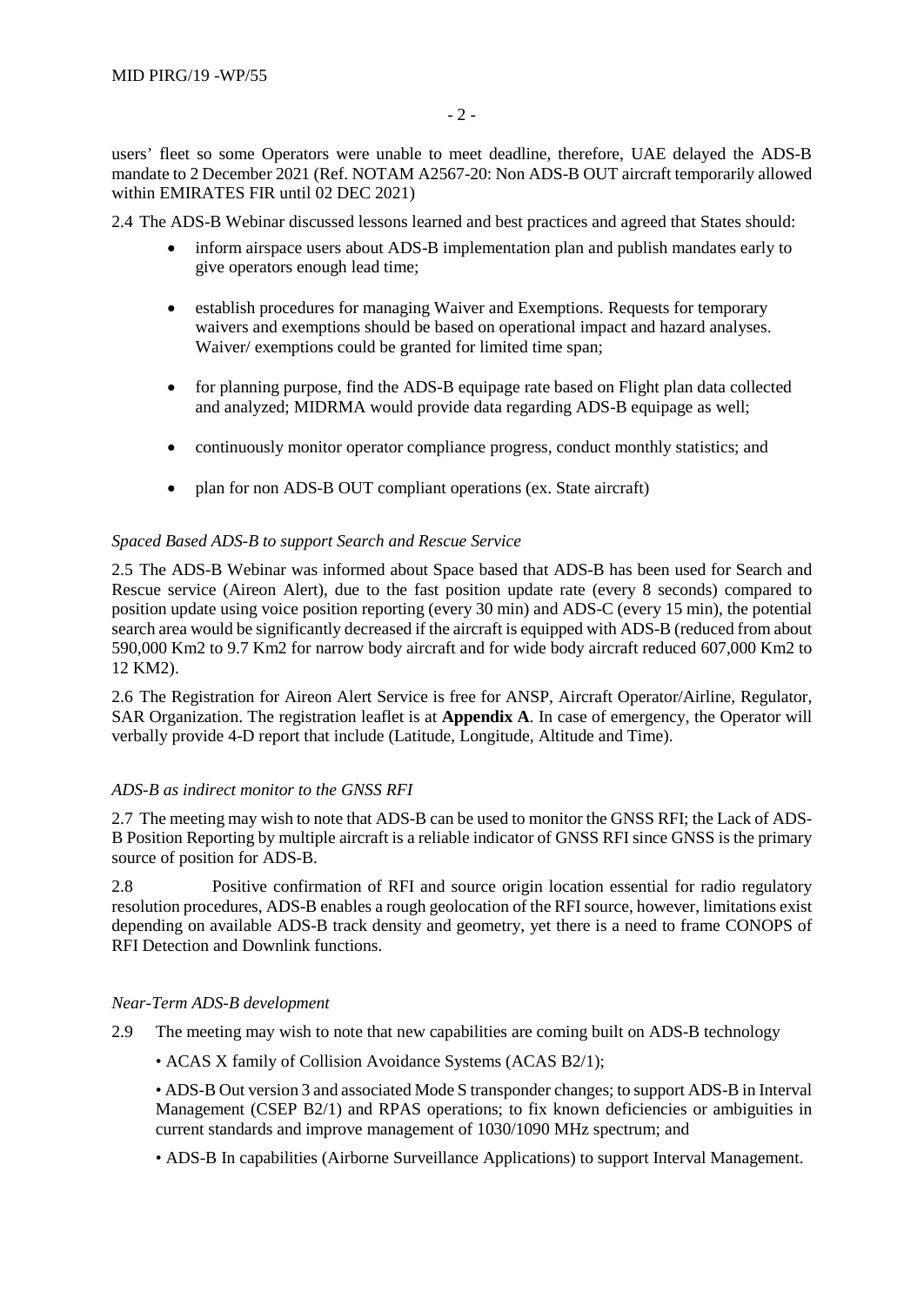# **3. ACTION BY THE MEETING**

3.1 The meeting is invited to:

- a) Support the outcome of the ADS-B Webinar including the lessons learned/ best practices at para 2.4, when planning for ADS-B Mandate issuance;
- b) note the SAR service that can be provided based on SB ABS-B as appropriate;
- c) consider the benefits of using ADS-B as indirect GNSS RFI monitor; and
- d) participate actively in the Emerging Surveillance Technologies Symposium.

**---------------------**